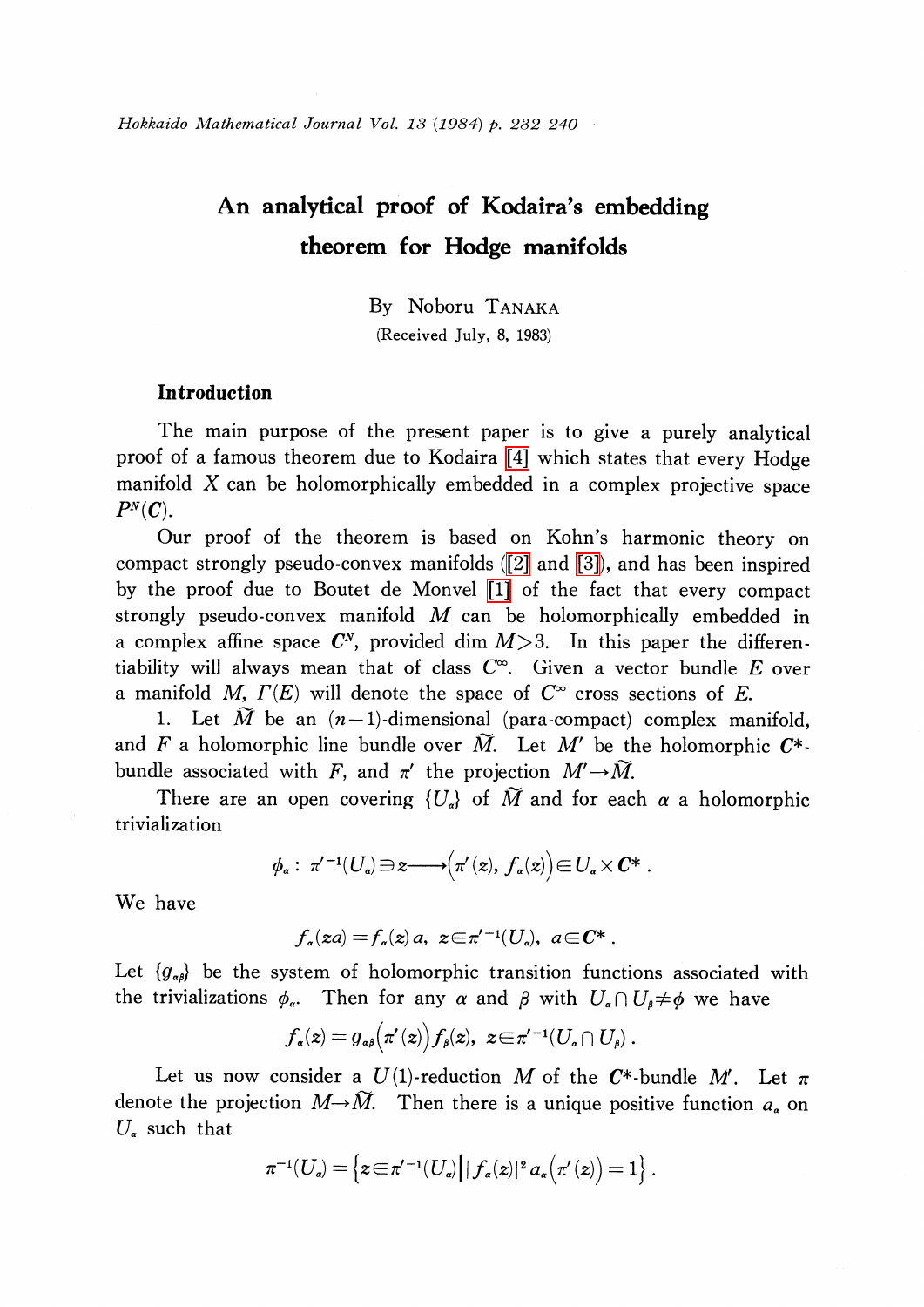Clearly we have  $a_{\scriptscriptstyle \alpha}|g_{\scriptscriptstyle \alpha\beta}|^{2}\!=\!a_{\!\scriptscriptstyle\beta}^{},$  and hence

$$
\gamma = \sqrt{-1/2\pi \cdot \partial \overline{\partial}} \log a_{\alpha} = \sqrt{-1/2\pi \cdot \sum_{i,j} \partial^2 \log a_{\alpha}} \partial z_i \partial \overline{z}_j \cdot dz_i \wedge d\overline{z}_j
$$

defines a glabal 2-form of type  $(1, \, 1)$  on  $\tilde{M}$ , where  $\{z_{1}, \, \cdots, \, z_{n-1}\}$  denotes any complex coordinate system of  $\check{M}$  defined on an open set of  $U_{\scriptscriptstyle a}$ . The form  $\gamma$  is usually called the Chern form (cf. [\[5\]\)](#page-8-4).

2. M being a real hypersurface of  $M'$ , it is endowed with a pseudo-complex structure in a natural manner (cf. [\[6\]\)](#page-8-5). Let  $T^{(1,0)}(M')$  be the vector bundle of tangent vectors of type  $(1, 0)$  to M', and  $CT(M)$  the complexification of the tangent bundle  $T(M)$  of M. Then the pseudo-complex structure means the subbundle S of  $CT(M)$  defined by

$$
S_x = \mathcal{C} T(M)_x \cap T^{(1,0)}(M')_x, \qquad x \in M.
$$

We have

- 1) dim  $S_{x}=n-1$ ,
- 2)  $S \cap \overline{S}=0$ ,
- 3)  $[\Gamma(S), \Gamma(S)] \subset \Gamma(S)$ .

We remark that the differential  $\pi_{*}$  of  $\pi$  maps S onto  $T^{\text{\tiny{(1,0)}}}(\widetilde{M}),$  the bundle of tangent vectors of type  $(1,\,0)$  to  $\widetilde{M}$ . We also remark that  $S$  is invariant under the action of  $U(1)$  on M. More precisely, for each  $a\in U(1)$ let  $R_{a}$  denote the right translation  $M\Rightarrow x\rightarrow xa\in M$ . Then we have  $(R_{a})_{*}S=S$ or in other words,  $R_{a}$  is an automorphism of the pseudo-complex manifold M.

For any integer  $k$  we denote by  $\mathscr{C}^{k}$  the space of cross sections of  $\varLambda^{k}\bar{S}^{*},$ and define an operator  $\overline{\partial}$  :  $\mathscr{C}^{k}\rightarrow \mathscr{C}^{k+1}$  by

$$
(\overline{\partial}\varphi) \left( \overline{X}_1 \wedge \cdots \wedge \overline{X}_{k+1} \right) = \sum_i (-1)^{i+1} \overline{X}_i \varphi(\overline{X}_1 \wedge \cdots \wedge \overline{\widehat{X}}_i \wedge \cdots \wedge \overline{X}_{k+1})
$$

$$
+ \sum_{i < j} (-1)^{i+j} \varphi \left( \left[ \overline{X}_i, \overline{X}_j \right] \wedge \overline{X}_1 \wedge \cdots \wedge \overline{\widehat{X}}_i \wedge \cdots \wedge \overline{\widehat{X}}_j \wedge \cdots \wedge \overline{X}_{k+1} \right),
$$

where  $\varphi\!\in\!\mathscr{C}^{\bm{k}}$  and  $X_{i}\!\in\!\Gamma(S)$ . Then we have  $\overline{\partial}^{2}=0$ , and hence the system  $\{\mathscr{C}^{k}, \overline{\partial}\}$  gives a complex (cf. [\[6\]\)](#page-8-5).

A function  $\varphi \in \mathscr{C}^{0}$  is said to be holomorphic if it satisfies the (tangential Cauchy-Riemann) equation  $\overline{\partial}\varphi=0$ .

For any integer m we define a subspace  $\mathscr{C}_{(m)}^{0}$  of  $\mathscr{C}^{0}$  by

$$
\mathscr{C}_{(m)}^0 = \left\{ \varphi \in \mathscr{C}^0 \middle| R_a^* \varphi = a^{-m} \varphi \text{ for all } a \in U(1) \right\}.
$$

Let  $\varphi\!\in \!\mathscr{C}^0$ . Then it is clear that  $\varphi$  is in  $\mathscr{C}_{(0)}^{0}$  if and only if there is a (unique) function  $\tilde{\varphi}$  on  $\tilde{M}$  with  $\varphi=\pi^{*}\tilde{\varphi}$ . Since  $\pi_{*}S=T^{(1,0)}(\tilde{M})$ , we see that a function  $\varphi \in \mathscr{C}_{(0)}^{0}$  is holomorphic if and only if  $\tilde{\varphi}$  is holomorphic. In general consider the *m*-th power  $F^{m}$  of the line bundle F. Then it can be shown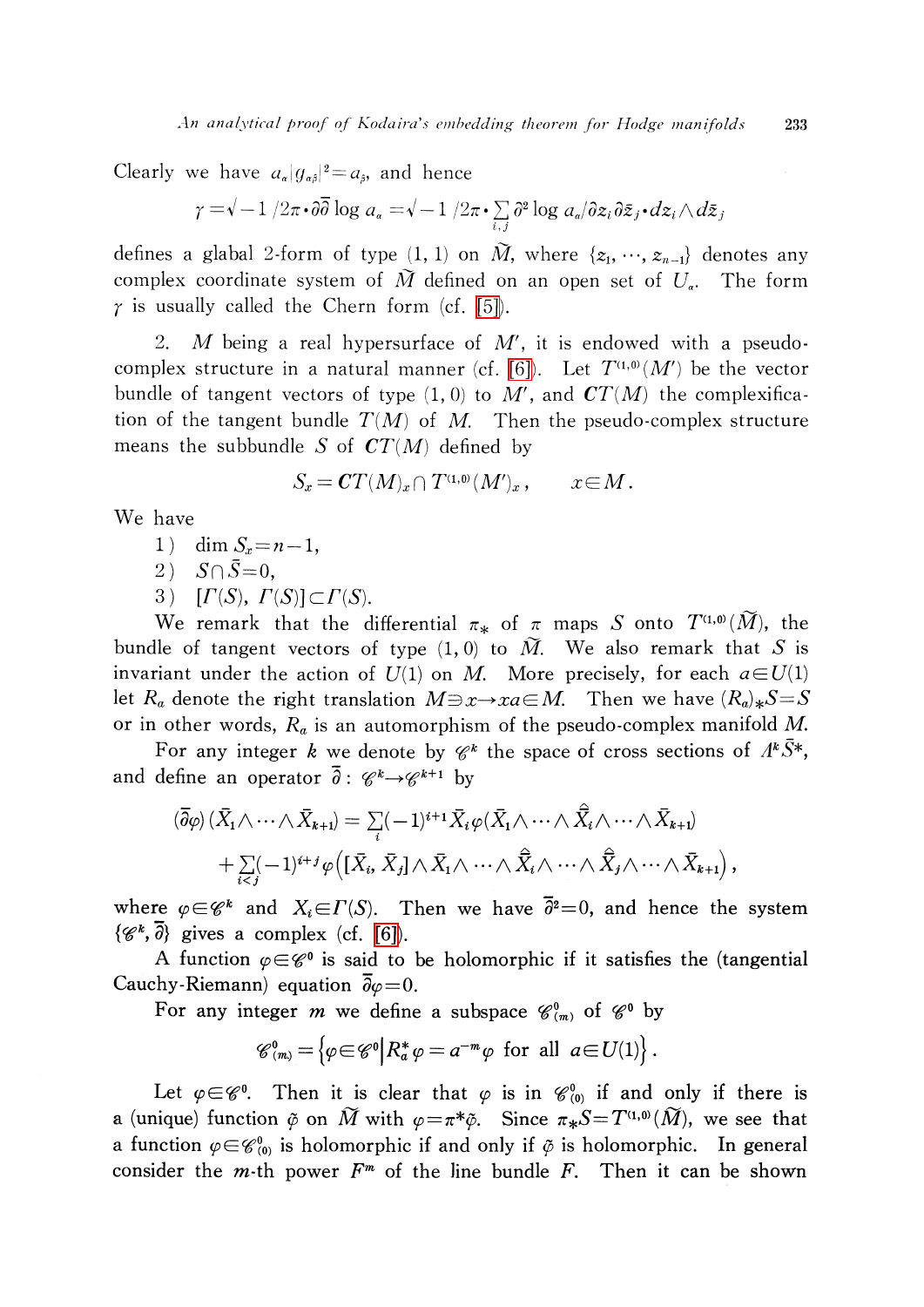that there is a natural isomorphism of  $\mathscr{C}_{(m)}^{0}$  onto  $\Gamma(F^{m})$ , say  $\varphi\rightarrow\tilde{\varphi}$ , and that  $\varphi$  is holomorphic if and only if  $\tilde{\varphi}$  is holomorphic (cf. [\[6\]\)](#page-8-5).

3. Assume that  $\tilde{M}$  is compact. As is well known, the line bundle F is negative if and only if there is a  $U(1)$ -reduction M of M' such that the hermitian matrix  $\left( \frac{\partial^{2} \log a_{i}/\partial z_{i}\partial\bar{z}_{j} \right)$  is positive definite at each point of  $\tilde{M}$  (cf.  $[5]$ ).

Hereafter we assume that  $\tilde{M}$  is compact and that F is negative with respect to a  $U(1)$ -reduction M of M'. Since M is locally defined by the equations  $|f_{\alpha}|^{2}\pi'^{*}a_{\alpha}=1$  or equivalently

$$
\log f_{\alpha} + \log f_{\alpha} + \pi^{\prime} * (\log a_{\alpha}) = 0,
$$

we see that M is a (compact) strongly pseudo-convex real hypersurface of  $M'$  (cf. [\[6\]\)](#page-8-5).

Let  $d(p, q)(p, q\in\widetilde{M})$  be a distance function on  $\widetilde{M}$  associated with a Riemannian metric on  $\check{M}$ . Fix a point  $p_{0}$  of  $\check{M}$  and define a function  $\rho$  on  $\widetilde{M}$  by

$$
\rho(p)\,{=}\, d(\mathbf{p_0},p)^{\mathbf{2}}\,,\qquad p\,{\in}\,\widetilde{M}\,,
$$

which can be confused with a function on M, i. e., the function  $\pi^{*}\rho$ . (Analogous confusions will be made frequently.)

<span id="page-2-0"></span>LEMMA 1. There are a function h on M and a neighborhood V of  $p_{0}$ having the following properties:

- 1) h is in  $\mathscr{C}_{(-1)}^{0}$ ,
- 2) h is holomorphic on  $\pi^{-1}( V )$ ,
- 3)  $|h(x)| \leq e^{-K_{1} \rho(x)}$ ,  $x \in M$ , where  $K_{1}$  is a positive constant,
- 4)  $|h(x)| \geq e^{-K_{2} \rho(x)}$ ,  $x \in \pi^{-1}(V)$ , where  $K_{2}$  is a positive constant.

PROOF. Fix an  $\alpha$  with  $p_{0}\in U_{\alpha}$ , and denote by u the restriction of  $f_{\alpha}$ to  $\pi^{-1}(U_{\alpha})$ . Then u is holomorphic, and we have:

$$
R_a^* u = ua, \qquad a \in U(1),
$$
  

$$
|u|^2 a_{\alpha} = 1 \text{ on } \pi^{-1}(U_{\alpha}).
$$

Let  $\{z_{1},\dots, z_{n-1}\}$  be a complex coordinate system around  $p_{0}$  with  $z_{i}(p_{0})=0$ . Then the function  $b=\log a_{\alpha}$  can be expanded as follows:

$$
b = b(p_0) + 2\text{Re }\sum_i b_i(p_0) z_i + \text{Re }\sum_{i,j} b_{ij}(p_0) z_i z_j + \sum_{i,j} b_{ij}(p_0) z_i \bar{z}_j + O(|z|^3),
$$

where  $b_{i} {=}\partial b/\partial z_{i},\hspace{0.2cm} b_{ij}{=}\partial^{2}b/\partial z_{i}\partial z_{j},\hspace{0.2cm} b_{i\bar{j}}{=}\partial^{2}b/\partial z_{i}\partial\bar{z}_{j},\hspace{0.2cm}\text{and}\hspace{0.2cm} |z|^{2}{=}\sum |z_{i}|^{2}. \hspace{0.2cm} \text{We}$ define a function t on  $U_{\alpha}$  by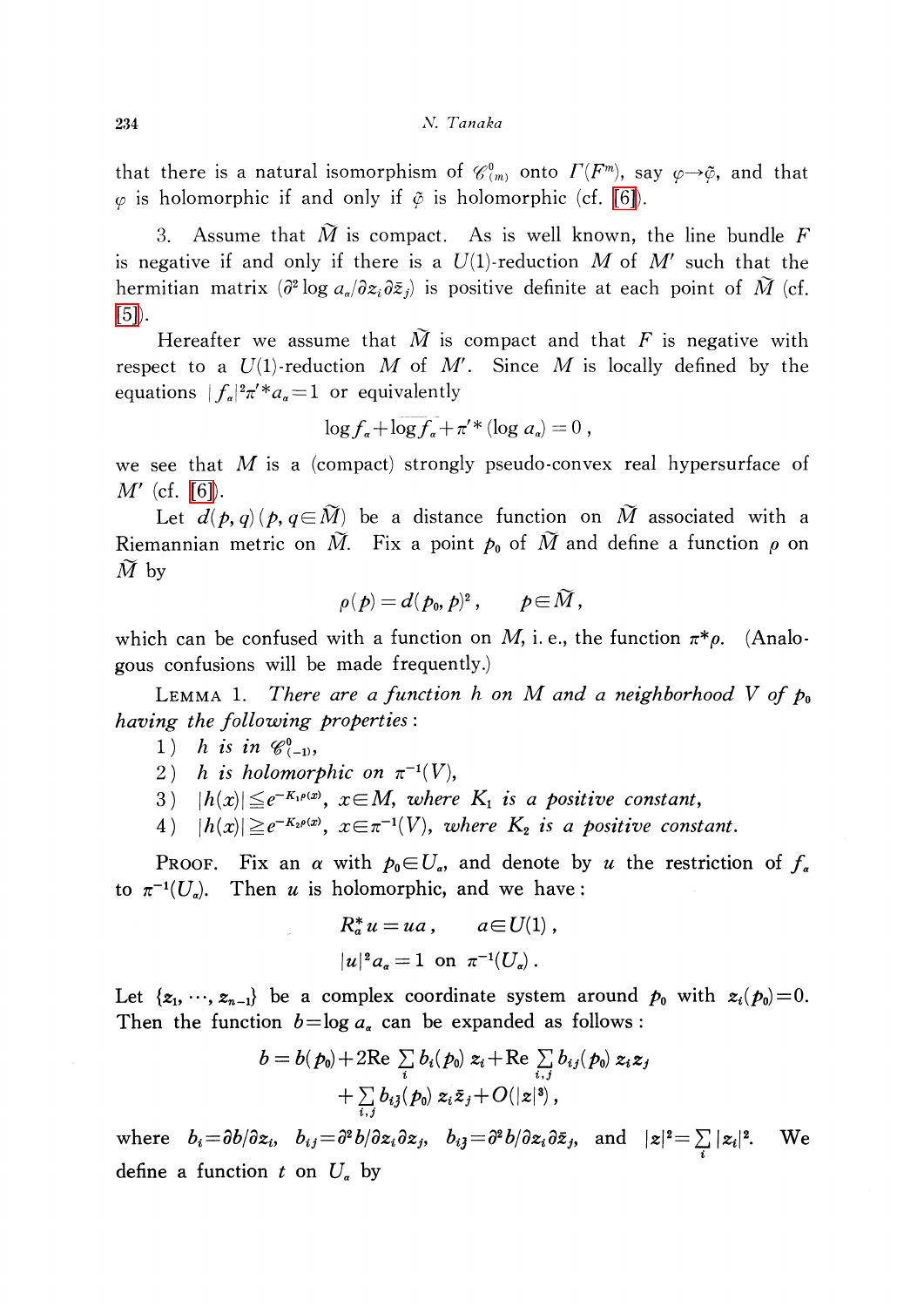$$
t = 1/2 \cdot b(p_0) + \sum_i b_i(p_0) z_i + 1/2 \cdot \sum_{i,j} b_{ij}(p_0) z_i z_j
$$

and a function h' on  $\pi^{-1}(U_{\alpha})$  by

 $h' = u \cdot e^{t}$ .

Since  $|h'|^{2}=|u|^{2}{\boldsymbol \cdot} e^{2{\rm Re} t}$ , it follows that

$$
\log |h'|^2 = \log |u|^2 + 2\text{Re } t
$$
  
= -b + 2\text{Re } t  
= -\sum\_{i,j} b\_{i\bar{j}} (p\_0) z\_i \bar{z}\_j + O(|z|^3).

Since the hermitian matrix  $(b_{ij}(p_{0}))$  is positive definite, we can find a neighborhood  $V'(\subset U_{\alpha})$  of  $p_{0}$  and positive constants  $K_{1}$  and  $K_{2}$  such that

$$
-K_2\rho(x)\leqq \log |h'(x)|\leqq -K_1\rho(x)\,,\qquad x\in\pi^{-1}(V')\,.
$$

Now take a neighborhood V of  $p_{0}$  with  $V\subset\subset V'$  and a function  $\eta$  on  $\widetilde{M}$ having the following properties: 1)  $0\leq\eta\leq 1,2$ ) Supp  $\eta\subset V'$ , and 3)  $\eta=1$  on V. And define a function h on M by  $h(x)=0$  if  $x\notin\pi^{-1}(V')$  and  $h(x)=$  $\eta(x)h'(x)$  if  $x\in\pi^{-1}(V)$ . Then it is easy to see that h and V, thus obtained, have the desired properties.

4. Let g be a Riemannian metric on M such that  $g(X, Y)=0$  for all X,  $Y \in S_{x}$  and  $x \in M$ . Since S is U(1)-invariant, we may assume that g is U(1)-invariant, i.e.,  $R_{a}^{*}g=q$ ,  $a\in U(1)$ . Let  $\omega$  denote the volume element associated with  $q$ , which is also  $U(1)$ -invariant.

For any  $\varphi, \psi\in \mathscr{C}^{k}$  we define a function  $\langle\varphi, \psi\rangle$  on M in the following manner: Let  $x\in M$  and let  $\{e_{1}, \ldots, e_{n-1}\}$  be any basis of  $S_{x}$  with  $g(e_{i},\overline{e}_{j})=$  $\delta_{ij}$ . . Then

$$
\langle \varphi, \psi \rangle(x) = 1/k \, \cdots \sum_{i_1, \cdots, i_k} \varphi(\bar{e}_{i_1} \wedge \cdots \wedge \bar{e}_{i_k}) \, \overline{\psi(\bar{e}_{i_1} \wedge \cdots \wedge \bar{e}_{i_k})} \, .
$$

We now define an inner product (, ) in  $\mathscr{C}^{k}$  by

$$
\langle \varphi, \psi \rangle = \int_M \langle \varphi, \psi \rangle \ \omega \ .
$$

Let  $\varphi \in \mathscr{C}^{k}$  and  $a\in U(1)$ . Since S is U(1)-invariant,  $R_{a}^{*}\varphi$  can be naturally defined to give an element of  $\mathscr{C}^{k}$ . In this way the group  $U(1)$  acts on the space  $\mathscr{C}^{k}$ , and we see that the inner product ( , ) is  $U(1)$ -invariant, i.e.,  $(R_{a}^{*}\varphi, R_{a}^{*}\varphi)=(\varphi, \varphi)$ ,  $a\in U(1)$ .

We denote by  $\vartheta$  the formal adjoint operator of the operator  $\overline{\partial}$  with respect to the inner product (, ). The operator  $\square=\theta\overline{\theta}+\overline{\theta}\theta$  is usually called the Laplacian.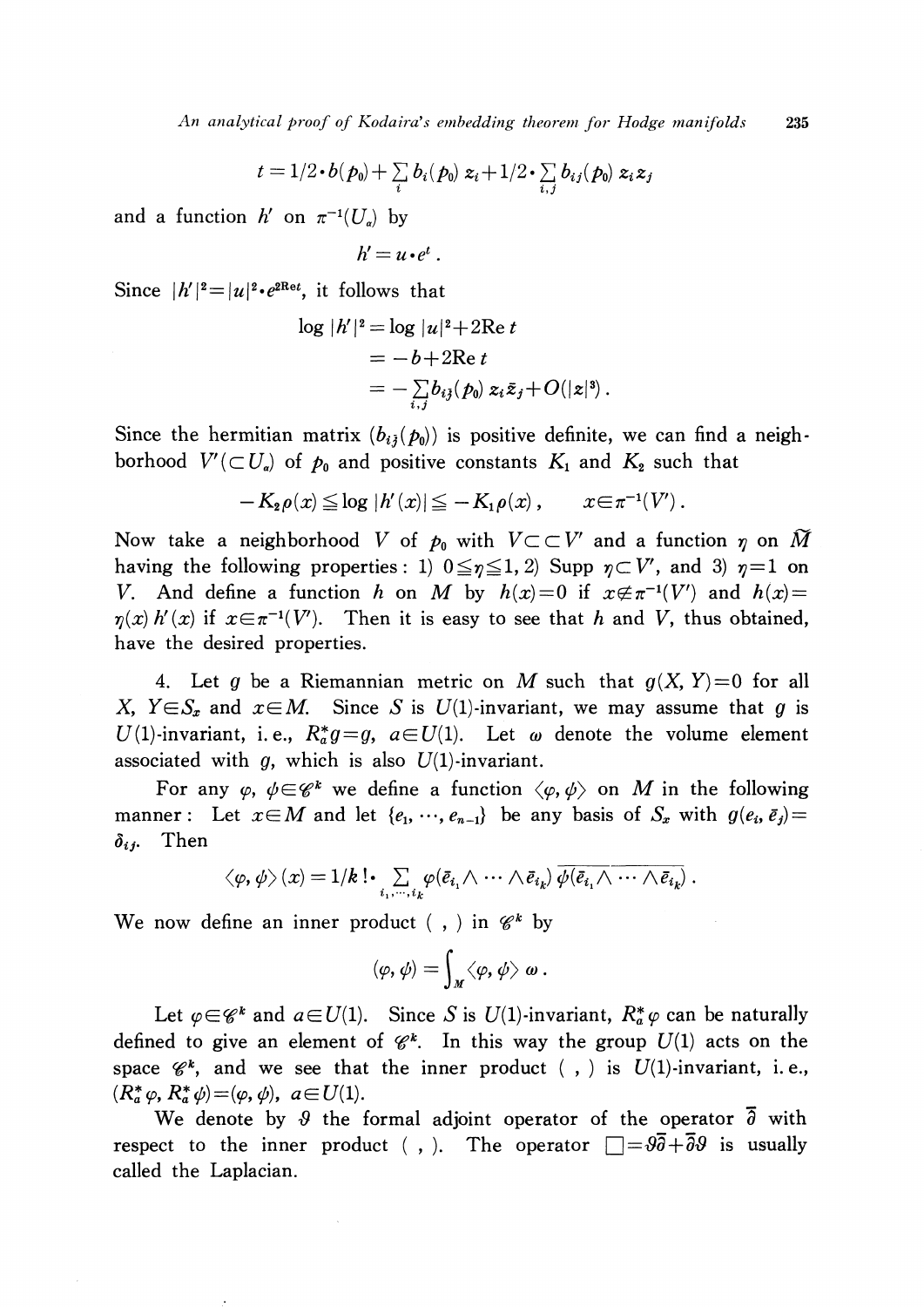Now it is known that, for every  $1\leq k\leq n-2$ , there are unique operators H, G:  $\mathscr{C}^{k}\rightarrow \mathscr{C}^{k}$  such that

$$
\Box H = HG = 0 \,, \text{ and } \Box G + H = 1 \,.
$$

(See [\[2\],](#page-8-1) [\[3\]](#page-8-2) and [\[6\].](#page-8-5)) The operator  $G$  is usually called the Green operator.

Here we notice that the operators  $\overline{\partial}, \vartheta, \,\Box, \,H$  and  $G$  are all compatible with the U(1)-action: For any  $a\in U(1)$  and  $\varphi\in \mathscr{C}^{k}$  we have  $R_{a}^{*}(\overline{\partial}\varphi)=$  $\partial(R_{a}^{*}\varphi),\,\,R_{a}^{*}(\vartheta\varphi)\!=\!\vartheta(R_{a}^{*}\varphi),\,$  etc.

In the following we assume that  $n\geq 3$ . Then we define an operator  $H:\mathscr{C}^{0}\rightarrow\mathscr{C}^{0}$  by

$$
H\varphi = \varphi - 9G\overline{\partial}\varphi \,, \qquad \varphi \in \mathscr{C}^0 \,.
$$

It is easy to see that  $H\varphi$  is holomorphic and that the operator  $H:\mathscr{C}^0\rightarrow \mathscr{C}^0$ is compatible with  $U(1)$ -action. In particular we have  $H\mathscr{C}_{(m)}^{0}\subset \mathscr{C}_{(m)}^{0}.$ 

5. Let  $p_{0}$  be any point of  $\widetilde{M}$ . We take a function h on M and a neighborhood V of  $p_{0}$  having the properties in [Lemma](#page-2-0) 1. Let  $\varphi$  be a function on  $\tilde{M}$  that is holomorphic on a neighborhood  $O(\subset V)$  of  $p_{0}$ . For any positive integer m let us consider the function  $h^{m}\varphi$  on M, which is clearly in  $\mathscr{C}_{(-m)}^{0}$ . Accordingly the function

$$
H(h^m \varphi) = h^m \varphi - 9G\overline{\partial}(h^m \varphi)
$$

is holomorphic and is in  $\mathscr{C}_{(-m)}^{0}$ .

We denote by  $|| \cdot ||_{(s)}$  (resp. by  $|| \cdot ||_{s}$ ) a Sobolev norm (resp. a  $C^{s}$ -norm) in  $\mathscr{C}^{k}$  corresponding to any non-negative integer s (cf. [\[2\]\)](#page-8-1). Putting

$$
a = \min_{p \in \widetilde{M}-0} \rho(p) \, (>0) \quad \text{and} \quad A = e^{-K_1 a}
$$

we see that

$$
|h(x)| \leq e^{-K_1 \rho(x)} \leq A \quad \text{if} \quad x \in \pi^{-1}(\widetilde{M} - O) \; .
$$

<span id="page-4-0"></span>Lemma 2. For every non-negative integer s there is a positive constant  $C_{s}$  such that

$$
||\overline{\partial}(h^m\varphi)||_{\langle s\rangle}\leqq C_sm^{s+1}A^m\ ,\qquad m>0\ .
$$

PROOF. Let  $\{x_{1},\dots, x_{l}\}$   $(l=2n-1)$  be a coordinate system of M defined on an open set  $W$  of  $M$ . Let  $X$  be a cross section of  $S$  supported in  $W$ . Then we have

$$
\bar{X}(h^m\varphi)=mh^{m-1}\bar{X}h\boldsymbol{\cdot} \varphi+h^m\boldsymbol{\cdot} \bar{X}\varphi\ .
$$

Since both h and  $\varphi$  are holomorphic on  $\pi^{-1}(O)$ , we have  $\overline{X}(h^{m}\varphi)=0$  on  $\pi^{-1}(O)$ . Therefore it follows that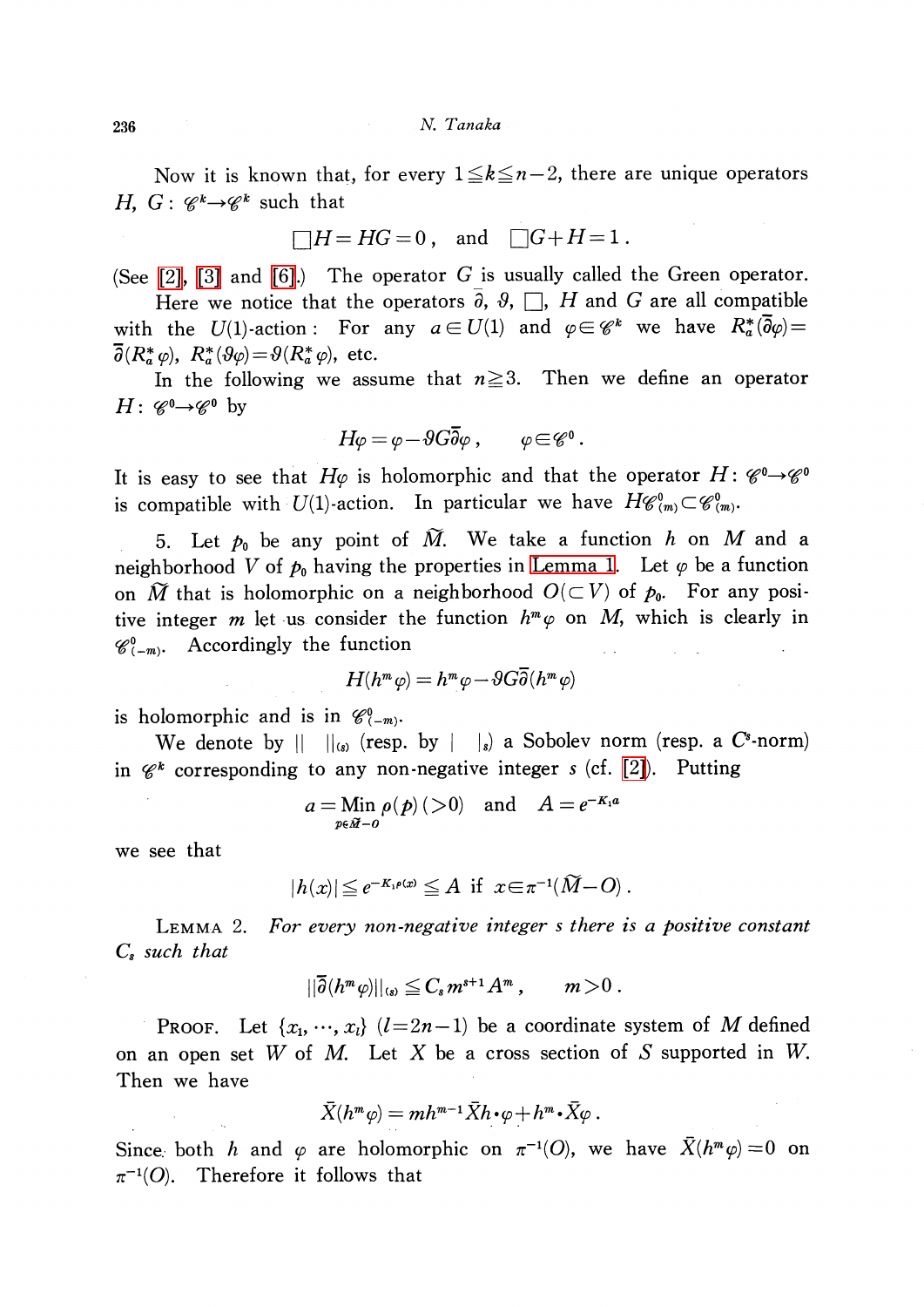An analytical proof of Kodaira's embedding theorem for Hodge manifolds 237

$$
|\bar X(h^m\varphi)|_{\mathsf{0}}\!\le\!C_{\mathsf{0}}\hskip.03cm m\hskip.03cm A^m\hskip.03cm.
$$

Applying the operator  $\partial_{i}{=}\partial/\partial x_{i}$  to the equality above for  $\bar{X}(h^{m}\varphi)$ , we obtain

$$
\partial_i \left( \bar{X}(h^m \varphi) \right) = m(m-1) h^{m-2} \partial_i h \cdot \bar{X} h \cdot \varphi + m h^{m-1} \partial_i (\bar{X} h \cdot \varphi) + m h^{m-1} \partial_i h \cdot \bar{X} \varphi + h^m \cdot \partial_i (\bar{X} \varphi) .
$$

As above it follows that

$$
|\partial_i(\bar{X}(h^m\varphi))|_0\leqq C_1 m^2 A^m.
$$

In general consider the operators  $D^{\alpha}=\partial^{|\alpha|}/\partial x_{1}^{\alpha_{1}}\cdots\partial x_{l}^{\alpha_{l}}$  where  $\alpha=(\alpha_{1} ,\dots, \alpha_{l})$  and  $|\alpha|\!=\!\alpha_{1}\!+\!\cdots\!+\!\alpha_{l}\!\leq\!s.$  Then we have

$$
|D^{\alpha}\big(\bar{X}(h^m\varphi)\big)|_0\leqq C_s\,m^{s+1}\,A^m\,,
$$

from which follows easily the lemma.

LEMMA 3. There is a positive constant  $C$  such that

$$
|H(h^m\varphi)-h^m\varphi|_1\leqq Cm^{n+2}A^m\,,\qquad m>0\;.
$$

PROOF. Using the Sobolev lemma, we obtain

$$
|\partial G\overline{\partial}(h^{m}\varphi)|_{1}\leqq C_{1}||\partial G\overline{\partial}(h^{m}\varphi)||_{(n+1)}\leqq C_{2}||G\overline{\partial}(h^{m}\varphi)||_{(n+2)}\;.
$$

By Folland-Kohn [\[2\]](#page-8-1) we know that

$$
||G\phi||_{(n+2)}\leqq C_3||\phi||_{(n+1)},\qquad \phi\!\in\!\mathscr{C}^1\,.
$$

Therefore it follows from [Lemma](#page-4-0) 2 that

$$
|H(h^m\varphi)-h^m\varphi|_1\leqq C_4||\overline{\partial}(h^m\varphi)||_{(n+1)}\leqq Cm^{n+2}A^m.
$$

6. By using Lemmas <sup>1</sup> and 3 we shall show that the complex manifold  $\widetilde{M}$  can be holomorphically embedded in a complex projective space.

Let  $p_{0} {\in}\check{M}$ , and let  $\varphi_{1} , \cdots , \varphi_{n-1}$  be functions on  $\widetilde{M}$  having the following properties :

1) Each function  $\varphi_{i}$  is holomorphic on a common neighborhood  $O(\subset V)$ of  $p_{0}$ ,

2)  $\{\varphi_{1}$ ,  $\cdots$ ,  $\varphi_{n-1}\}$  gives a coordinate system on O.

Putting  $\varphi_{n}=1 ,$  we define functions  $f_{1}^{(m)}, \, \cdots, f_{n}^{(m)}$  on  $M$  by

$$
f_j^{(m)} = H(h^m \varphi_j) , \qquad 1 \leqq j \leqq n .
$$

Then  $f_{j}^{(m)}$  are holomorphic and are in  $\mathscr{C}_{(-m)}^{0}$ . Furthermore by Lemma 3 we have

(\*) 
$$
|f_j^{(m)} - h^m \varphi_j|_1 \leq C m^{n+2} A^m, \qquad m > 0.
$$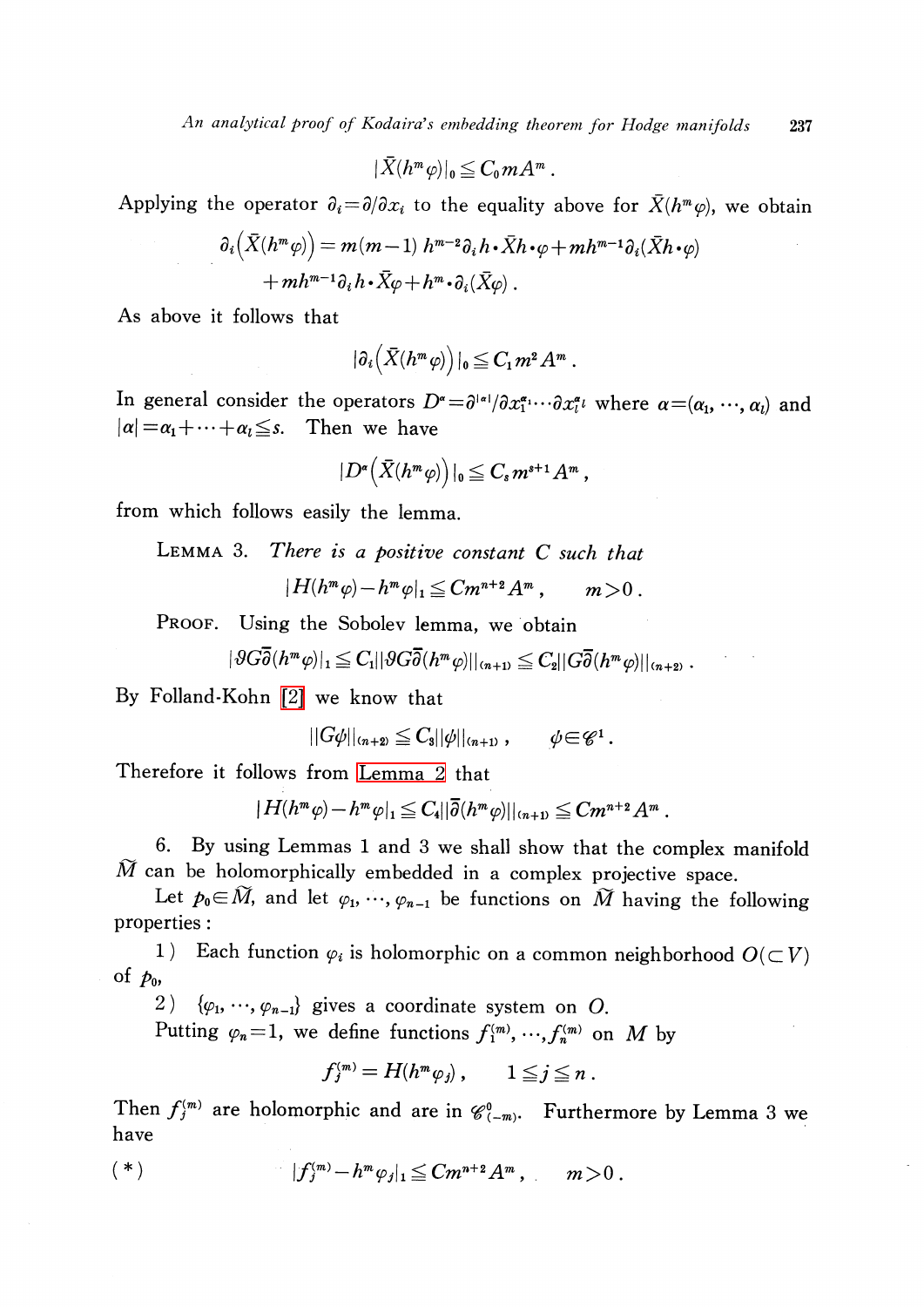238 N. Tanaka

Let us define functions  $\phi_{1}^{(m)}, \, \cdots, \, \phi_{n}^{(m)}$  on  $\pi^{-1}( V)$  by

 $\psi_{j}^{(m)}=f_{j}^{(m)}/h^{m}$ ,  $1\leq j\leq n$ .

Let  $\varepsilon$  be a positive number with  $K_{1}a-K_{2}\varepsilon>0$ , and let  $O'(\subset O)$  be a neighborhood of  $p_{0}$  such that  $\rho(p)\leqq\varepsilon$  for all  $p\!\in\!O'.$  Putting  $B\!=\!e^{-(K_{1}a-K_{2}\epsilon)},$  we see that if  $x \in \pi^{-1}(O')$ ,

$$
A|h(x)|^{-1}\leqq Ae^{K_2\rho(x)}\leqq e^{-K_1a+K_2\rho(x)}\leqq B\,.
$$

For every cotangent vector  $\alpha$  we denote by  $|\alpha|$  the norm of  $\alpha$  with respect to a fixed Riemannian metric on M.

LEMMA 4. There is a positive constant  $C'$  such that

$$
|\psi_j^{(m)}(x) - \varphi_j(x)| + |d\psi_{jx}^{(m)} - d\varphi_{jx}| \leqq C' m^{n+3} B^m,
$$
  
\n
$$
m > 0, \qquad x \in \pi^{-1}(O'), \qquad 1 \leqq j \leqq n.
$$

PROOF. By  $(*)$  we have the inequalities:

$$
|f_j^{(m)}(x) - h(x)^m \varphi_j(x)| + |df_{jx}^{(m)} - d(h^m \varphi_j)_x| \leq C m^{n+2} A^m,
$$
  
\n $m > 0$ ,  $x \in M$ ,  $1 \leq j < n$ .

For every  $x \in \pi^{-1}(O')$  we have

$$
\begin{array}{c}\phi_j^{(m)}(x)-\varphi_j(x)=h(x)^{-m}\bigl(f_j^{(m)}(x)-h(x)^m\varphi_j(x)\bigr)\,,\\ \\ d\phi_{jx}^{(m)}-d\varphi_{jx}=h(x)^{-m}\bigl(df_{jx}^{(m)}-d(h^m\varphi_{j})_x\bigr)\\ \\ -m\bigl(\varphi_j^{(m)}(x)-\varphi_j(x)\bigr)\,h(x)^{-1}dh_x\,. \end{array}
$$

From these facts follows easily the lemma.

<span id="page-6-0"></span>LEMMA 5. There are neighborhoods  $O_{1}$  and  $O_{2}$  with  $O_{2}\subset O_{1}\subset O,$  and a positive integer  $\mu$  such that for all  $m \geq \mu$  the following hold:

1)  $f_{n}^{(m)}(x)\neq0$  for all  $x\in\pi^{-1}(O_1)$ ,

2) The functions  $f_{i}^{(m)}/f_{n}^{(m)}$   $(1\leq i\leq n-1)$  on  $\pi^{-1}(O_{1})$  are holomorphic, and are reduced to holomorphic functions on  $O_{\rm l},$ 

 $3)$  . The functions  $f_i^{(m)}/\!f_{n}^{(m)},$  regarded as holomorphic functions on  $O_{1},$ give a coordinate system on  $O_{1}$ ,

4)  $|f_{n}^{(m)}(y)|/|f_{n}^{(m)}(x)|<1/2, x\in\pi^{-1}(O_{2}), y\in\pi^{-1}(\widetilde{M}-O_{1})$ .

Proof. By Lemma 4 we see that  $\lim_{m\to\infty}|\phi_{n}^{(m)}(x)-1|=0$  uniformly for  $x\in\pi^{-1}(O)$ . Hence there is a positive integer  $\mu$  such that  $\phi_{n}^{(m)}(x)\neq 0$  and hence  $f_{n}^{(m)}(x)\neq 0$  for all  $m\geq\mu$  and  $x\in\pi^{-1}(O')$ . For any  $1\leq i\leq n-1$  and  $m\geq\mu$ , the function  $\varphi_{i}^{(m)}=f_{i}^{(m)}/f_{n}^{(m)}$  on  $\pi^{-1}(O')$  is holomorphic, and is reduced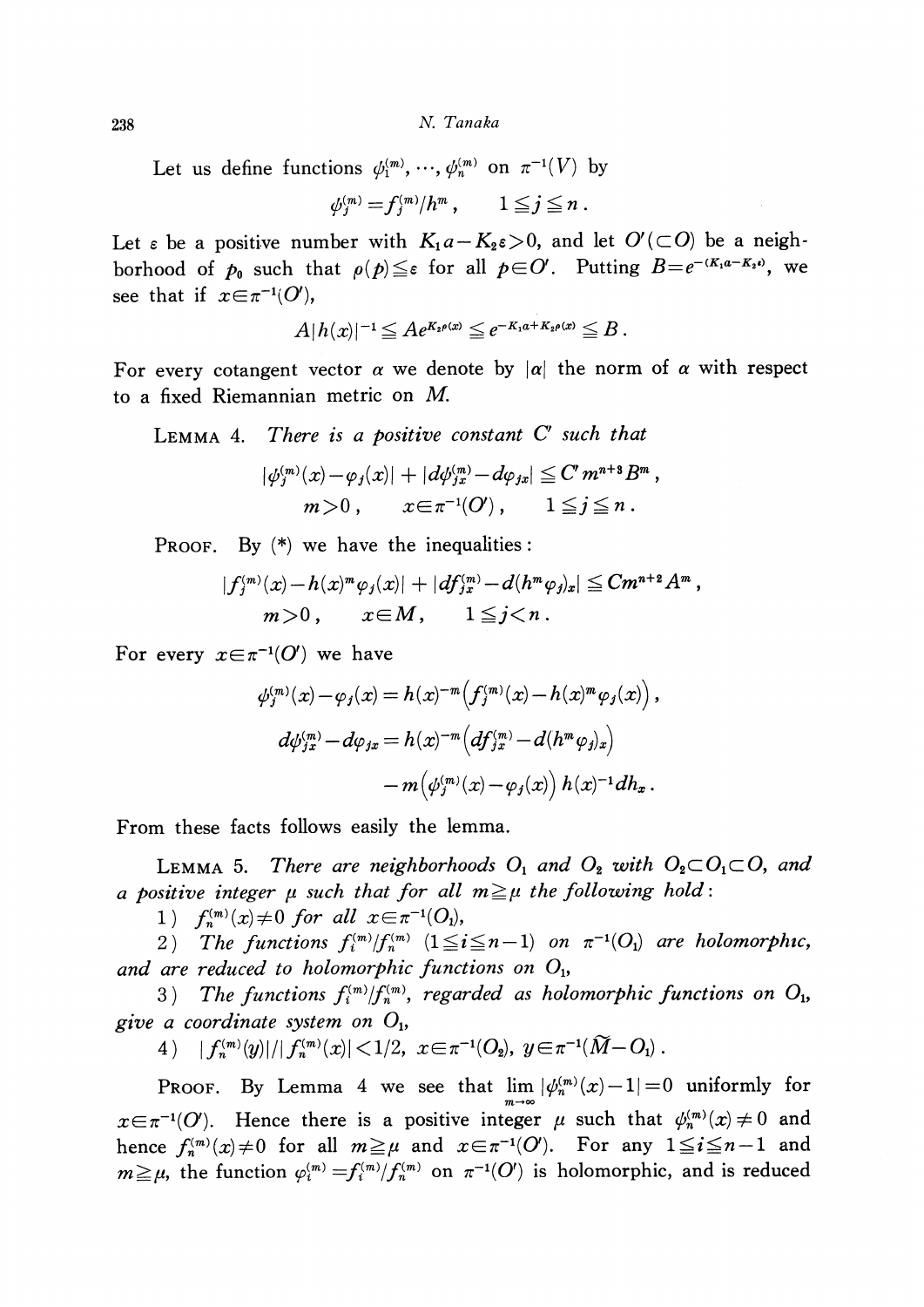to a holomorphic function on O', because  $\varphi_{i}^{(m)}(x) = \varphi_{i}^{(m)}(x) , x \in \pi^{-1}(O')$  and  $a\!\in\! U\!(1)$ . Clearly we have  $\varphi_{i}^{(m)}\!=\!\varphi_{i}^{(m)}/\varphi_{n}^{(m)}$ . Therefore we see from Lemma 4 that

$$
\lim_{m\to\infty}\left(|\varphi_i^{(m)}\big((x)-\varphi_i(x)\big)|+|d\varphi_{ix}^{(m)}-d\varphi_{ix}|\right)=0
$$

uniformly for  $x\in\pi^{-1}(O')$ . Let  $O_{1}$  be a neighborhood of  $p_{0}$  with  $O_{1}\subset\subset O'.$ Since  $\{\varphi_{1}$ ,  $\cdots$ ,  $\varphi_{n-1}\}$  gives a coordinate system on O, it follows that if we choose a sufficiently large  $\mu$ ,  $\{\varphi_{1}^{(m)}, \dots, \varphi_{n-1}^{(m)}\}$  gives a coordinate system on  $O_{1}$ for every  $m \geq \mu$ .

Now from  $(*)$  we obtain

$$
|f_n^{(m)}(z)-h(z)^m|\leq Cm^{n+2}A^m\,,\qquad z\!\in\!M,\qquad m\!>\!0\;.
$$

Therefore if  $x\in\pi^{-1}(O_{1})$ , we have

$$
|f_n^{(m)}(x)| \geq |h(x)|^m - Cm^{n+2}A^m \geq e^{-mK_2\rho(x)} - Cm^{n+2}A^m,
$$

and if  $y\!\in\!\pi^{-1}(\v{M}\!-\!O_{\!1}\!),$  we have

$$
|f_n^{(m)}(y)| \leq |h(y)|^m + Cm^{n+2}A^m \leq e^{-mK_1\rho(y)} + Cm^{n+2}A^m.
$$

Put  $b=$  Min  $\rho(p)(>0)$ , and let  $\delta$  be a positive number such that  $K_{1}b-K_{2}\delta$  $>0$  and hence  $K_{1}a-K_{2}\delta>0$ . Let  $O_{2}(\subset O_{1})$  be a neighborhood of  $p_{0}$  such that  $\rho(p)\leq\delta$  for all  $p\in O_{2}$ . Then it follows that if  $x\in\pi^{-1}(O_{2})$  and  $y\in\pi^{-1}$  $(M-O<sub>1</sub>)$ , then

$$
\begin{aligned}|f_n^{(m)}(y)|/|f_n^{(m)}(x)| &\leq (e^{-mK_1\rho(y)}+Cm^{n+2}A^m)/(e^{-mK_2\rho(x)}-Cm^{n+2}A^m)\\ &\leq (e^{-mK_1\rho}+Cm^{n+2}A^m)/(e^{-mK_2\rho}-Cm^{n+2}A^m)\\ &= (B_2^m+Cm^{n+2}B_1^m)/(1-Cm^{n+2}B_1^m)\,,\end{aligned}
$$

 $\pmod{C\ m^{n+2}B_{1}^{m} < 1}, \;\; \text{where} \;\; B_{1}=Ae^{K_{2}\delta}=e^{-(K_{1}a-K_{2}\delta)} \;\; \text{and} \;\; B_{2}=e^{-(K_{1}b-K_{2}\delta)}.$ Therefore if we again choose a sufficiently large  $\mu$ , we know that  $|f_{n}^{(m)}(y)|/$  $|f_{n}^{(m)}(x)|<1/2$  for all  $x\in\pi^{-1}(O_{2})$ ,  $y\in\pi^{-1}(\widetilde{M}-O_{1})$  and  $m\geq\mu$ . We have thus proved [Lemma](#page-6-0) 5.

7. The functions  $f_{j}^{(m)}$ , the neighborhoods  $O_{1}$ ,  $O_{2}$ , and the integer  $\mu$  in [Lemma](#page-6-0) 5 are all dependent on the arbitrarily given point  $p=p_{0}$ . Thus we write these things respectively as follows:  $f_{j,p}^{(m)}$ ,  $O_{1}(p)$ ,  $O_{2}(p)$ , and  $\mu(p)$ . Since  $\widetilde{M}$  is compact, we can find a finite number of points  $p_{1}$ ,  $\cdots$ ,  $p_{k}$  of  $\widetilde{M}$  such that  $\widetilde{M}=\bigcup_{\lambda}O_{2}(p_{\lambda})$ . Let  $\mu_{0}={\rm Max}_{\lambda}\mu(p_{\lambda})$ . Then for every  $m\geq\mu_{0}$  we define a map  $f: M \rightarrow C^{nk}$  by

$$
\boldsymbol{f} = (f_{1,p_1}^{(m)}, \ldots, f_{n,p_1}^{(m)}, \ldots, f_{1,p_k}^{(m)}, \ldots, f_{n,p_k}^{(m)})
$$

We have  $R_{a}^{*}f=a^{m}f$ ,  $a\in U(1)$ , and by [Lemma](#page-6-0) 5 we have  $f(x)\neq 0$  for all